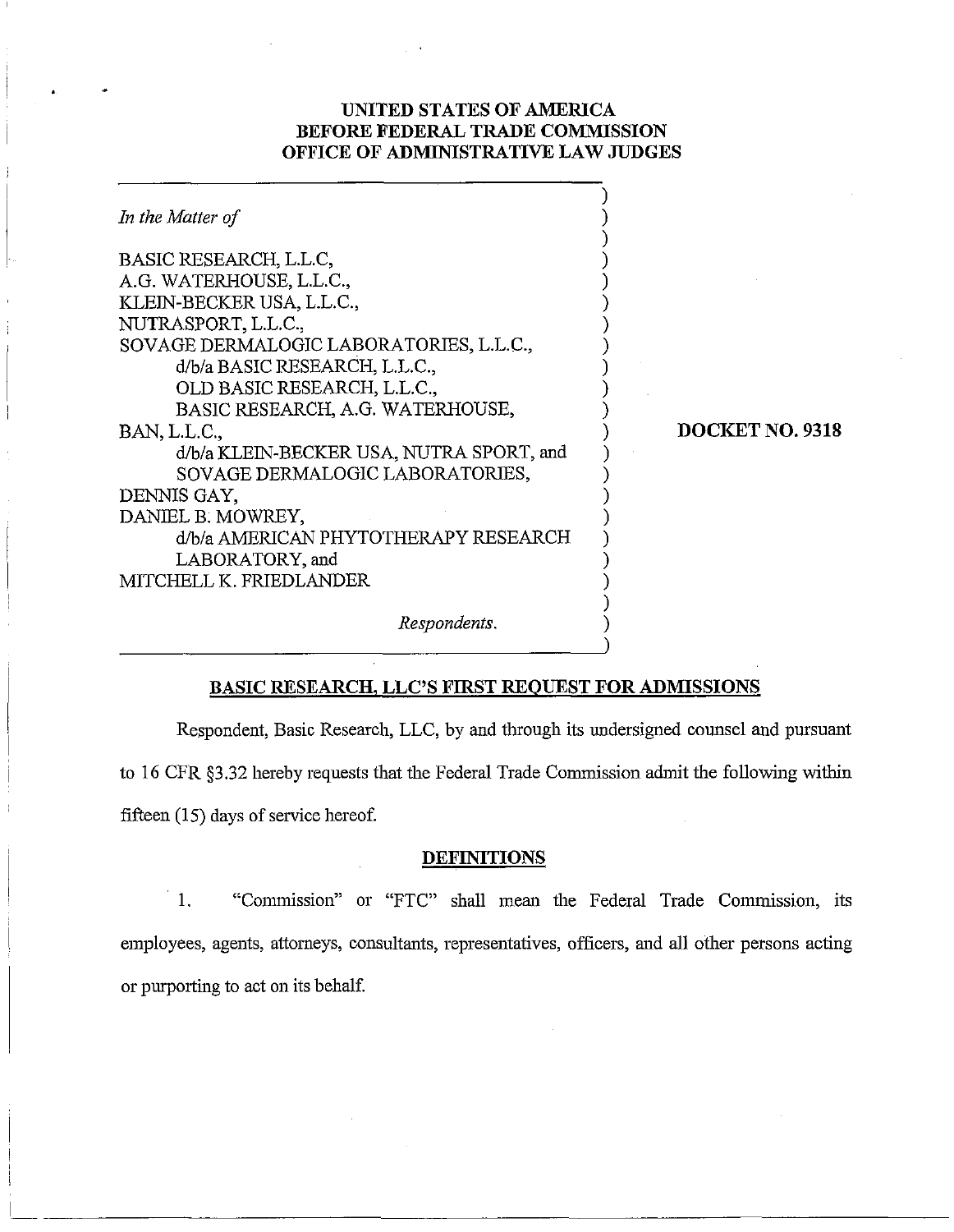2. "Staff Counsel" shall mean any attorney(s) employed by the Federal Trade Commission, excluding the Commissioners, including without limitation Complaint Counsel in the above-captioned matter.

**3.** "Complaint" shall mean the administrative complaint issued by the Federal Trade Commission and any amendments to that Complaint, in the above-captioned matter.

4. "Challenged Products" shall mean each product referred to in the Complaint, including: Dermalin-APg, Cutting Gel, Tummy Flattening Gel, Leptroprin, Anorex, and PediaLean, both individually and collectively.

5. "Challenged Advertisements" shall mean the advertising, both individually and collectively, for the Challenged Products referred to in the Complaint.

*6.* "Challenged Claims" shall mean the claims, both express and implied, appearing in the Challenged Advertisements and referred to in the Complaint.

7. "Respondent(s)" shall mean" all Corporate Respondents and all Individual Respondents, both individually and collectively, unless otherwise stated.

8. "Corporate Respondents" shall mean the following Respondents: Basic Research, LLC, A.G. Waterhouse, LLC, Klein-Becker, usa, LLC, Nutrasport, LLC, Sövage Dermalogic Laboratories, LLC and BAN, LLC, both individually and collectively **as** defined in the Complaint, including all of their operations under any trade names.

9. "Individual Respondents'' shall mean: Respondents Dennis Gay, Daniel B. Mowey, and Mitchell K. Friedlander, both individually and collectively, unless otherwise stated.

10. "Efficacy" shall mean the ability of the product to achieve the results for which it is advertised.

 $\overline{2}$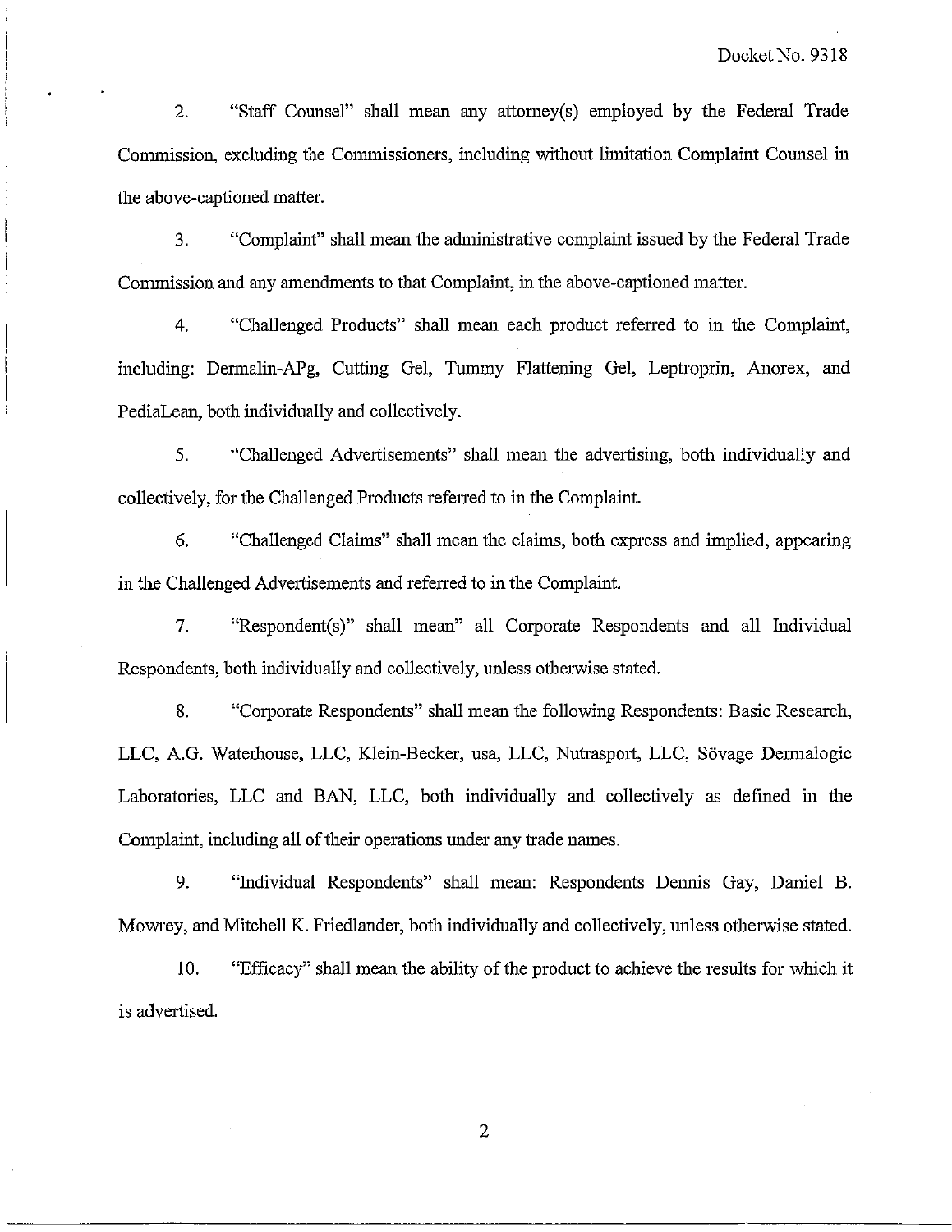11. "Safety" shall mean the ability of the product to be used without risk or adverse health consequences for the user.

12. "Operating Manual" means the Federal Trade Commission Operating Manual.

#### **INSTRUCTIONS**

The Requests for Admissions, as separately set forth below, shall be admitted unless, within fifteen (15) days after service, a sworn written answer or objection addressed to the Requests is served upon Basic Research, LLC and filed with the Secretary. Answers shall specifically deny the Request or set forth in detail the reasons why the Request cannot truthfully be admitted or denied. A denial shall fairly meet the substance of the Request, and when good faith requires that a party qualify its answer or deny only a part of the Request, so much of it as is true shall be specified, and the remainder shall be qualified or denied. Lack of information or knowledge shall not be given as a reason for failure to admit or deny unless a reasonable inquiry that the information known to or readily obtainable in insufficient to enable an admission or denial. If it is believed that a Request presents a genuine issue for trial, the Request may not, on that ground alone, be objected to; the Request may either be denied, or the reasons why ihe Request cannot be admitted or denied set forth.

#### **REQUESTS FOR ADMISSIONS**

1. Admit that the Federal Trade Commission has not conducted any studies regarding the Efficacy of the Challenged Products.

2. Admit that the Federal Trade Commission has not conducted consumer surveys or other research relating to how reasonable consumers would interpret or understand the Challenged Advertisements.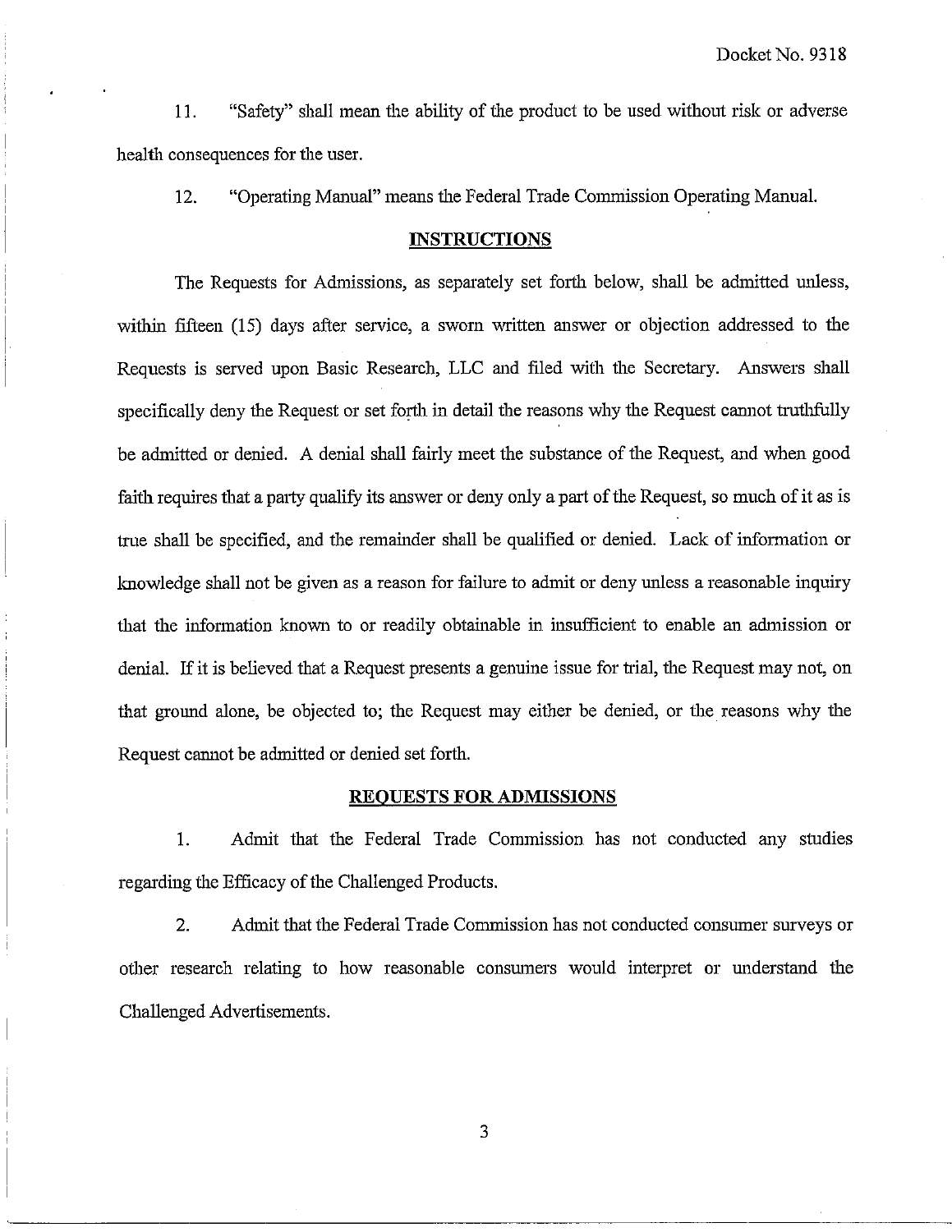3. Admit that the Federal Trade Commission has not conducted consumer surveys or other research relating to what types of substantiation reasonable consuners would expect the Respondents to possess in order to have a reasonable basis for the Challenged Claims in the Challenged Advertisements.

4. Admit that at the time the Complaint was filed, the Federal Trade Commission had no expert opinion as to what express and/or implied claims were made in the Challenged Advertisements.

5. Admit that at the time the Complaint was filed, the Fedefal Trade Commission bad no expert opinion that Respondents lacked a "reasonable basis" for the Challenged Advertisements.

6. Admit that at the time the Complaint was filed, the Federal Trade Commission had no expert opinion to support the allegations in paragraphs 24, 26, 32, and 41 of the Complaint.

7. Adinit that the interpretation of Challenged Advertisements used to support the filing of the Complaint was performed by Staff Counsel for the Federal Trade Commission.

8. Admit that the term "Rapid" can mean different things to different reasonable consumers.

9. Admit that the term "Substantial" can mean different things to different reasonable consumers.

10. Admit that at the time the Challenged Advertisements were published, the Federal Trade Commission had no pre-screening protocol for the approval of the Challenged Advertisements.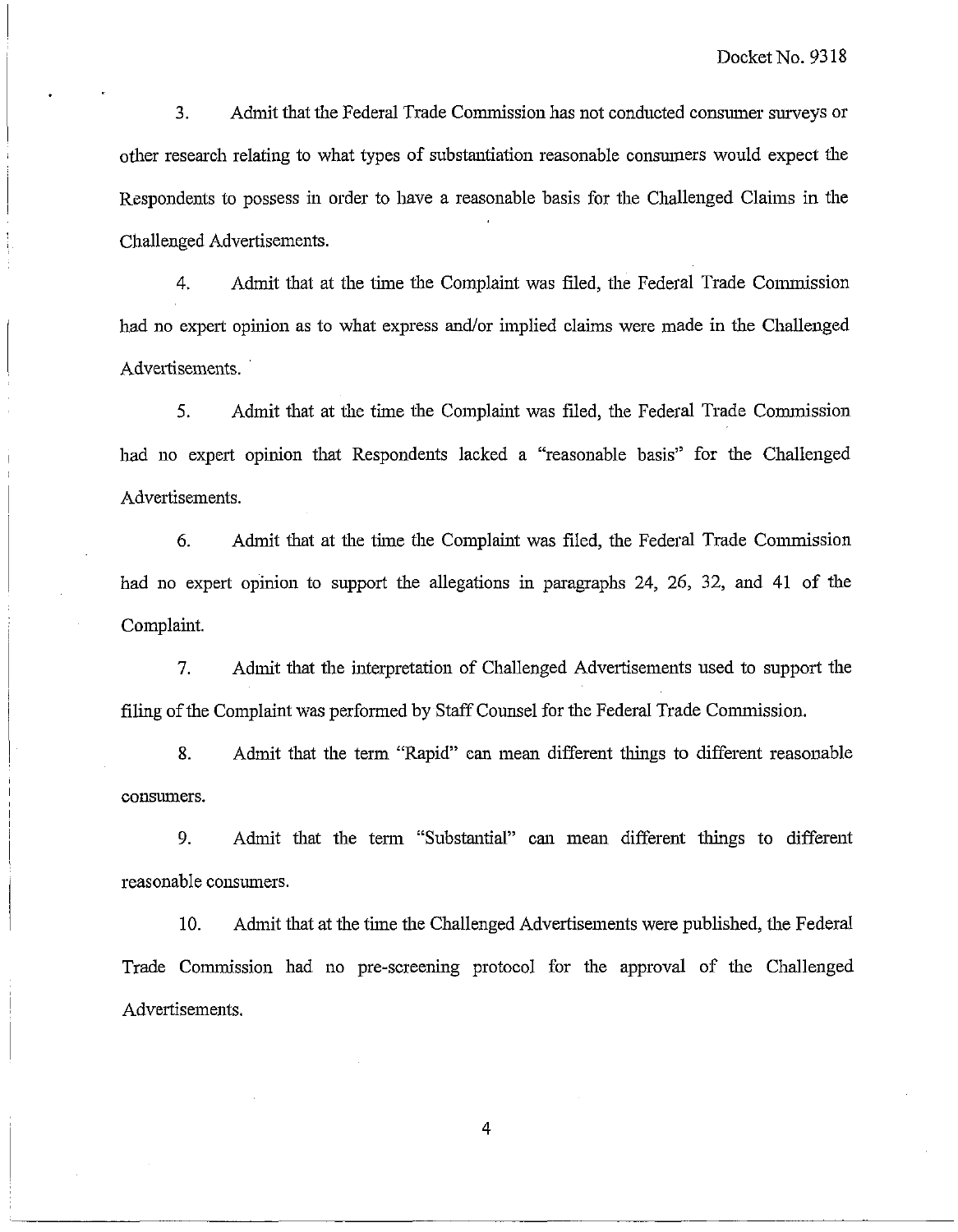11. Admit that at the time the Challenged Advertisements were published, the Federal Trade Commission had no pre-screening protocol for determining the adequacy of the substantiation supporting the claims made in the Challenged Advertisements.

12. Admit that the Federal Trade Commission will not give advertisers definitive answers on the adequacy of their claim substantiation before advertisements are disseminated.

13. Admit that 16 C.F.R. \$1.1 does not provide a pre-screening protocol for advertisers to receive approval of their advertising.

14. Admit that advice provided by the Federal Trade Commission under 16 C.F.R. 51.1 is not binding on the Federal Trade Commission.

15. Adinit that the Federal Trade Commission is under no obligation to issue warning letters if it changes its position regarding advice previously provided under 16 C.F.R. §1.1.

16. Admit that in 2000, the Federal Trade Commission received a petition to adopt a rule for the pre-screening of dietary supplement advertisements.

17. Admit that in 2000, the Federal Trade Commission denied a petition to adopt a rule for the pre-screening of dietary supplement advertisements.

18. Admit that in 2000, the Federal Trade Commission denied a petition to adopt a rule for pre-screening of dietary supplement advertisements because it was impracticable.

19. Admit that the Federal Trade Conunission, at one time, had a pre-screening protocol for approving advertisements prior to dissemination.

20. Admit that the Federal Trade Commission abolished its pre-screening protocol for approving advertisements prior to dissemination.

21. Admit that the Federal Trade Commission would pre-screen Respondents' advertisements in the event that a cease and desist order is issued against them.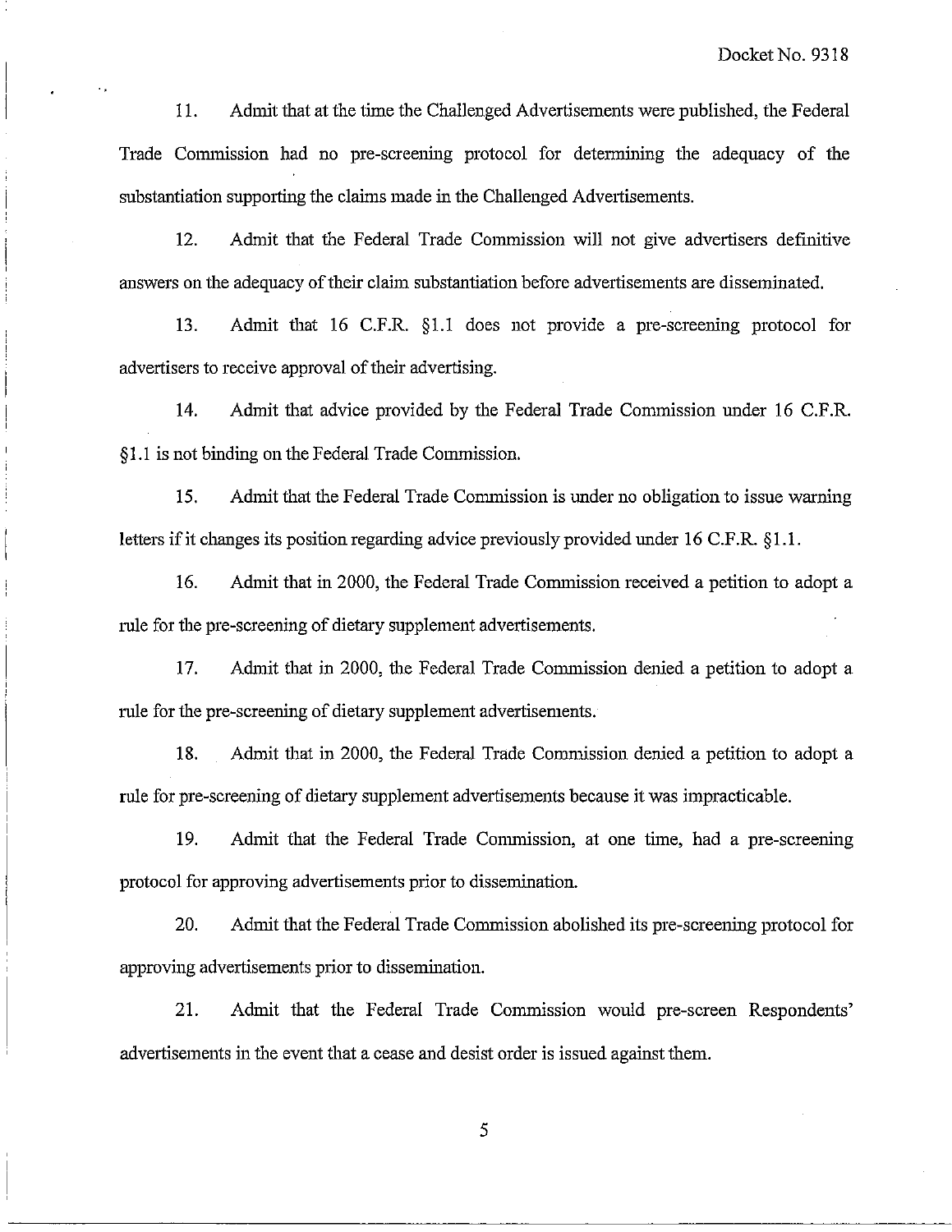22. Admit that the Federal Trade Commission defines, in each case, the substantiation needed to constitute a reasonable basis for the Challenged Advertising.

23. Admit that in the case of specific establislnnent claims, the only substantiation required of the advertiser is the substantiation specifically referenced by the advertiser in the advertisement.

24. Admit that what constitutes a "reasonable basis" changes from case to case.

25. Admit that the Federal Trade Commission coordinated the filing of the Complaint with the Congressional hearings held on June 16, 2004 before the Committee on Energy and Commerce, Subcommittee on Oversight and Investigations, United States House of Representatives ("the Hearings").

26. Admit that the Federal Trade Commission was asked by Congressional representatives to delay filing of the Complaint until the commencement of the Hearings.

27. Admit that J. Howard Beales III is not a medical doctor.

28. Admit that at the Hearings J. Howard Beales III was addressed as "Dr. Beales."

29. Admit that at the Hearings, when addressed as "Dr. Beales," Dr. Beales did not correct any member of Congress that he was not a medical doctor.

30. Admit that Dr. Wexler is not a medical doctor.

31. Admit that the Federal Trade Commission deems Dr. Wexler to be an expert on child obesity.

32. Admit that at the Hearings Dr. Wexler was addressed as "Dr. Wexler."

33. Admit that at the Hearings, when addressed as "Dr. Wexler," Dr. Wexler did not correct any member of Congress that he was not a medical doctor.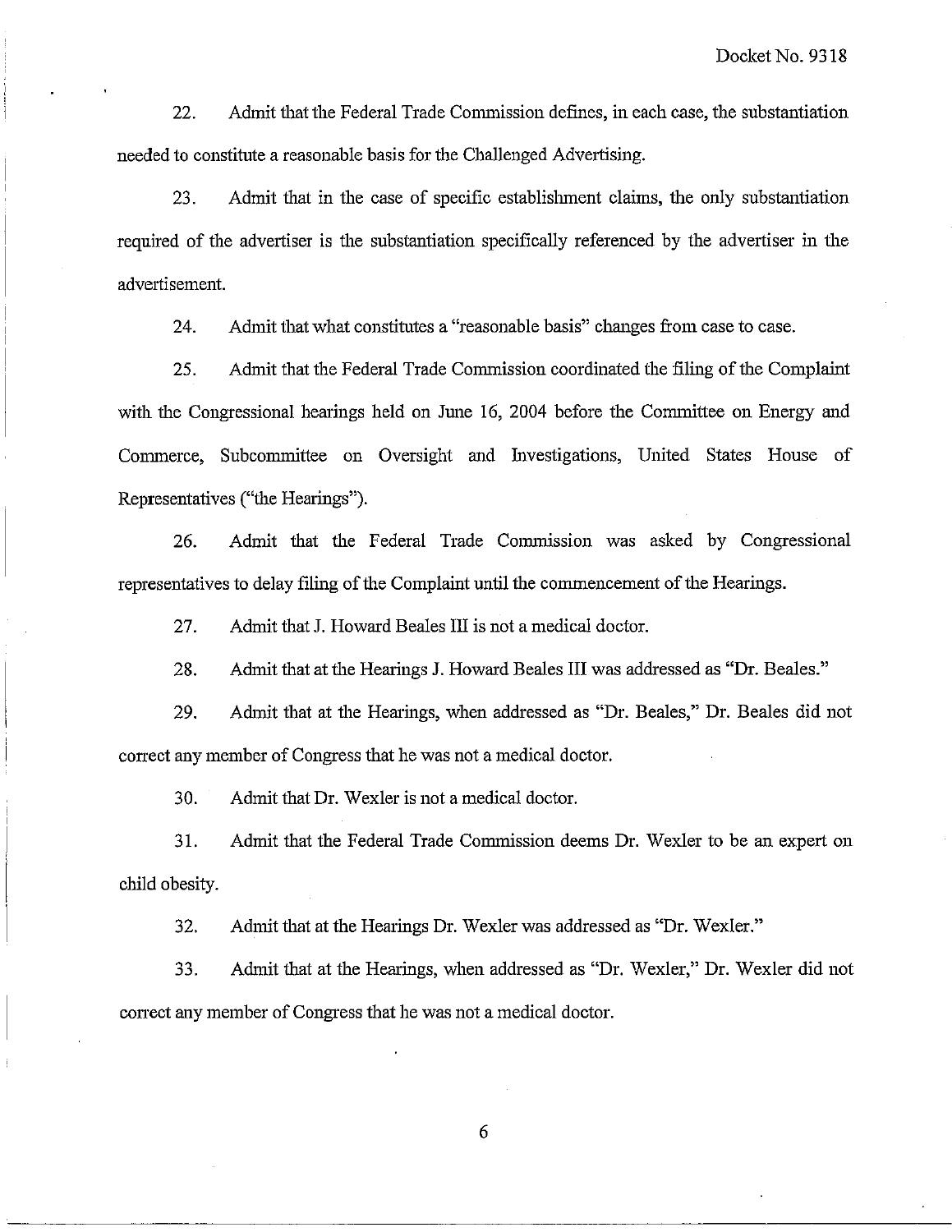34. Admit that there is no Federal Trade Commission rule that prohibits a Ph.D. from being referred to as a "doctor."

35. Admit that ihe conclusion that Respondents did not possess or rely upon a reasonable basis that substantiated the accused advertising is premised upon the Respondents not having a specific type and amount of substantiation for its claims.

36. Admit that the Federal Trade Commission's authority is linited to determiniug whether the representations made in the Challenged Advertisements are in accord with the level of substantiation Respondents possessed.

37. Admit that it is the Federal Trade Commission's position that "competent and reliable scientific evidence" can mean different types and amounts of evidence in different cases.

38. Admit that the Federal Trade Commission has not defined "competent and reliable scientific evidence" to require any specific kinds, types or amounts of scientific studies.

**39.** Admit that the Federal Trade Comnussion has not defined "competent and reliable scientific evidence" to require any specific testing or research protocol or controls.

40. Admit that the Federal Trade Commission's position is that the state of the science renders all the representations made in the Challenged Advertisements unsupported.

41. Admit that it is the Federal Trade Commission's position that claims about the Safety and Efficacy of dietary supplements must be substautiated by competent and reliable scientific evidence.

42. Admit that it is the Federal Trade Comnission's position that Respondents needed competent and reliable scientific evidence to substantiate the representations made in the Challenged Advertisements.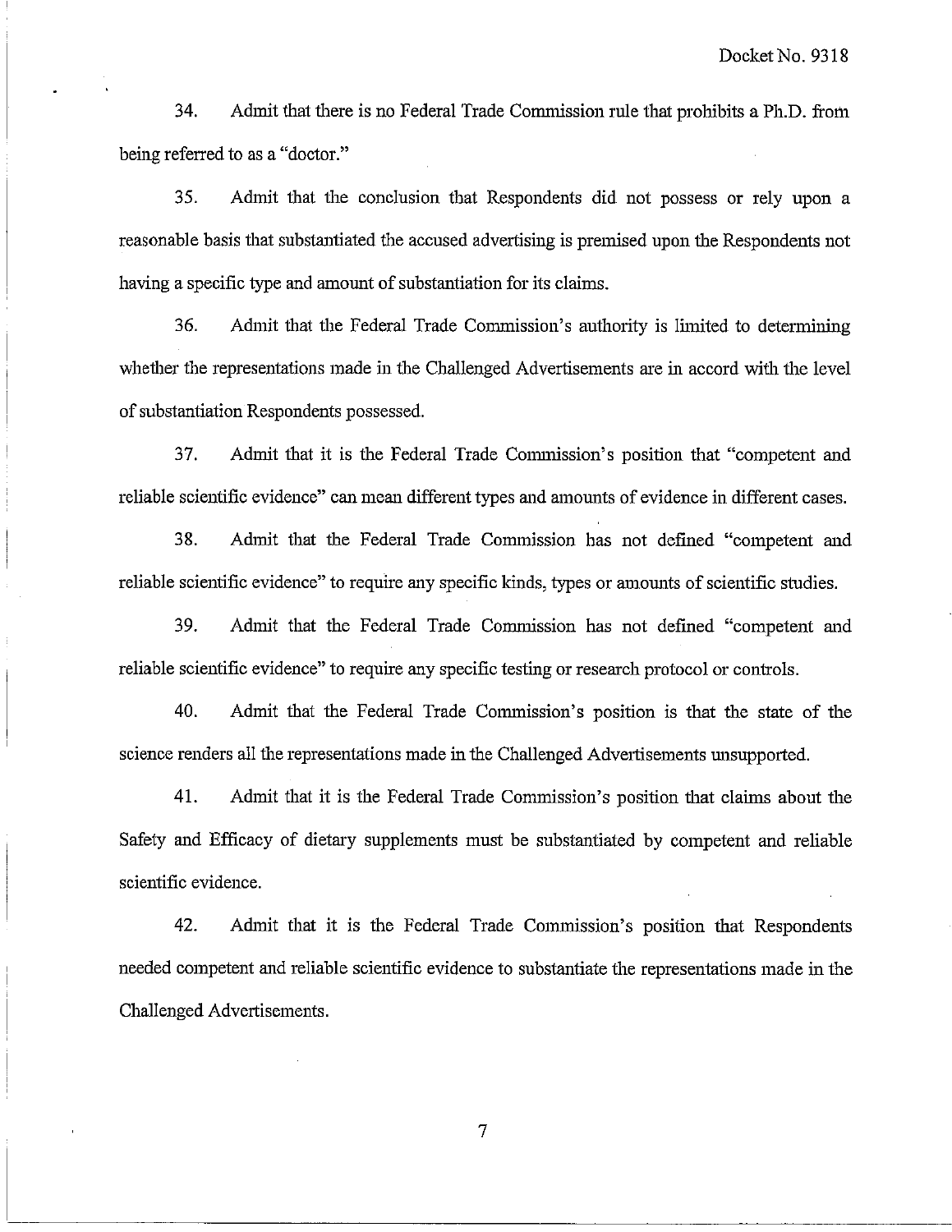43. Admit that the FTC Commissioners have no formal training or expertise in advertising interpretation.

44. Admit that the FTC Commissioners are not given any formal training in advertising interpretation prior to being commissioned.

45. Admit that the FTC Commissioners have no formal training or expertise in the interpretation of science and/or medical studies.

46. Adnut that the FTC Commissioners are not given any formal training in the interpretations of science and/or medical studies prior to being commissioned.

47. Admit that the attorneys for the Federal Trade Commission are bound to follow the procedures specifically discussed in the FTC Operating Manual.

Jeffrey D. Feldman Gregory L. Hillyer Chris Demetriades FELDMANGALE, P.A. Miami Center  $-19<sup>th</sup>$  Floor 201 South Biscayne Blvd. Miami, Florida 33 13 1 Telephone: (305) 358-5001 Facsimile: (305) 358-3309

**Counsel for Respondents Basic Research, L.L.C., A.G. Waterhouse, L.L.C., Klein-Becker USA, L.L.C., Nutrasport, L.L.C., Sovage Dermalogic Laboratories, L.L.C. and Ban, L.L.C**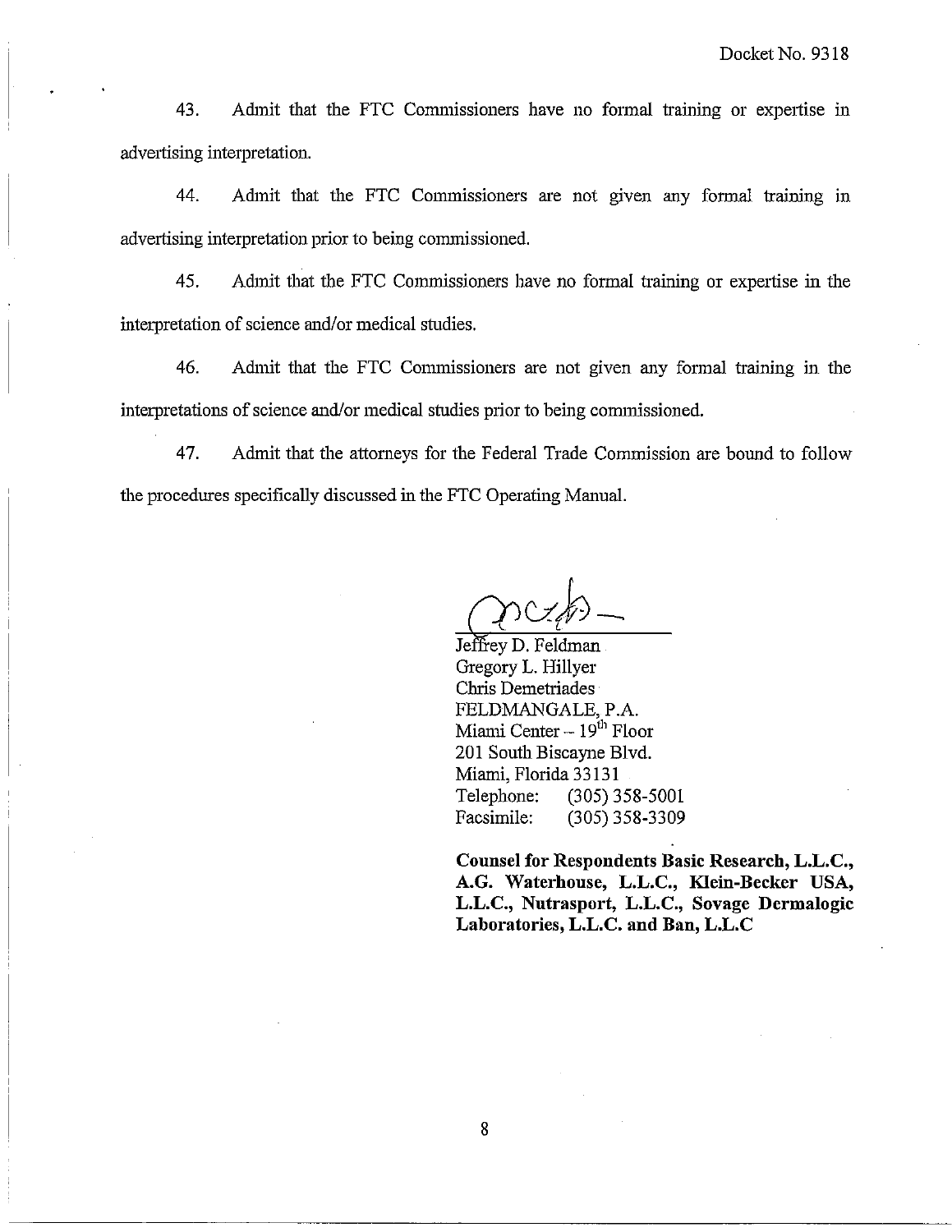### **CERTIFICATE OF SERVICE**

I HEREBY CERTIFY that a true and correct copy of the foregoing was provided to the following parties this 9th day of September, 2004 as follows:

(1) One (1) original and one (1) copy by Federal Express to Donald S. Clark, Secretary, Federal Trade Commission, Room H-159, 600 Pennsylvania Avenue, N.W., Washington, D.C., 20580;

(2) One (1) electronic copy via e-mail attachment in  $\text{Adobe}^{\circledR}$  ".pdf" format to the Secretary of the FTC at Secretary@ftc.gov;

(3) Two (2) copies by Federal Express to Administrative Law Judge Stephen J. McGuire, Federal Trade Commission, Room H-104, 600 Pennsylvania Avenue N.W., Waslingion, D.C. 20580;

(4) One (1) copy via e-mail attachment in Adobe<sup>®</sup> ".pdf" format to Commission Complaint Counsel, Laureen Kapin, Joshua S. Millard, and Laura Schneider, all care of lkapin@ftc.gov, jmillard@ftc.gov; rrichardson@ftc.gov; lschneider@ftc.gov with one (1) paper courtesy copy via U. S. Postal Service to Laureen Kapin, Bureau of Consumer Protection, Federal Trade Commission, Suite NJ-2122, 600 Pemsylvania Avenue, N.W., Washington, D.C., 20580;

(5) One (1) copy via U. S. Postal Service to Elaine Kolish, Associate Director in the Bureau of Consumer Protection, Federal Trade Commission, 600 Pennsylvania Avenue, N.W., Waslington, D.C. 20580

(6) One (1) copy via United States Postal Service to Stephen Nagin, Esq., Nagin Gallop & Figueredo, 3225 Aviation Avenue, Suite 301, Miami, Florida 33131.

(7) One (I) copy via United States Postal Service to Richard Burbidge, Esq., Jefferson W. Gross, Esq. and Andrew J. Dymek, Esq., Burbidge & Mitchell, 215 South State Street, Suite 920, Salt Lake City, Utah 841 11, Counsel for Dennis Gay.

(8) One (1) copy via United States Postal Service to Ronald F. Price, Esq., Peters Scofield Price, A Professional Corporation, 340 Broadway Centre, 111 East Broadway, Salt Lake City, Utah 84111, Counsel for Daniel B. Mowrey.

(9) One (1) copy via United States Postal Service to Mitchell K. Friedlander, 5742 West Harold Gatty Drive, Salt Lake City, Utah 84111, Pro Se.

 $\infty$ EV-